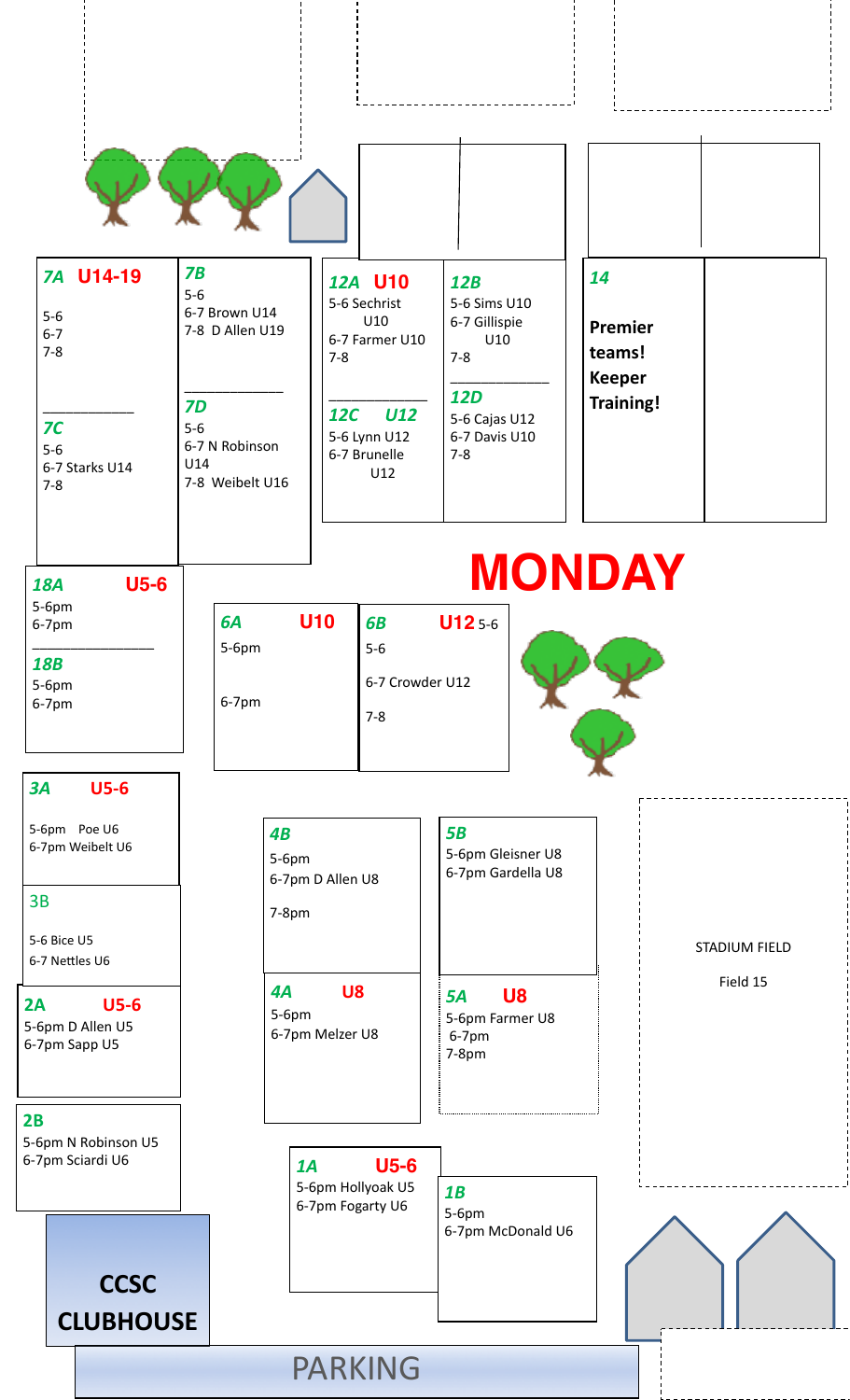

*6A U8-u10* 

5-6 Wahlstrom U10

6-7 Wahlstrom U8

**U10**

| <b>7A U14-19</b>                                    | <b>7B</b><br>5-6 Dobrenen U19                        | 12A                                                       | 12B                                             | 14                                |  |
|-----------------------------------------------------|------------------------------------------------------|-----------------------------------------------------------|-------------------------------------------------|-----------------------------------|--|
| $5-6$<br>6-7 Mihalik U14<br>$7-8$                   | 6-7 K Robinson<br>U16<br>7-8 Watkins U14             | $5-6$<br>6-7 Watkins U10                                  | 5-6 Mihic U10<br>6-7 Frandsen<br>U10            | Premier<br>teams!                 |  |
| 7 <sup>C</sup><br>$5-6$<br>6-7 R Allen U16<br>$7-8$ | <b>7D</b><br>$5-6$<br>6-7 Hart U14<br>7-8 Church U16 | <b>12C</b><br>5-6 Albino U12<br>6-7 Veitch U12<br>$7 - 8$ | <b>12D</b><br>$5-6$<br>6-7 Barth U12<br>$7 - 8$ | <b>Keeper</b><br><b>Training!</b> |  |

*6B U8-u10*

5-6 R Allen U8 6-7 Cruzen U10

*18A* **U5-6**

5-6pm 6-7pm Diaz Ortiz U5 \_\_\_\_\_\_\_\_\_\_\_\_\_\_\_\_

*18B*

5-6pm 6-7pm Medis U6

## *3A* **U5-6**

5-6pm 6-7pm Ledford U5

3B.

6-7pm Chapman U6

**2A U5-6** 

5-6pm Bunton U5 6-7pm McKee U6

## **2B**

5-6pm Arrington U5 6-7pm Kapuaala U6



| 4B<br>5-6pm Holloway U8<br>$6-7$ pm<br>$7-8pm$ | 5B<br>5:30-6:30<br>6:30-8 DeSantis U8 | <b>STADIUM FI</b> |
|------------------------------------------------|---------------------------------------|-------------------|
| U8<br>4A                                       | U8<br>5A                              | Field 15          |
| 5-6pm N Robinson U8                            | 5-6pm Martinez U8                     |                   |

6-7pm Corby U8

**TUESDAY**

Martinez U8 6-7pm 7-8pm

*1A* **U5-6**  5-6pm 6-7pm Hughes U6 7-8pm *1B* 5-6pm Keller U5 6-7pm Wells U6 7-8pm

STADIUM FIELD



PARKING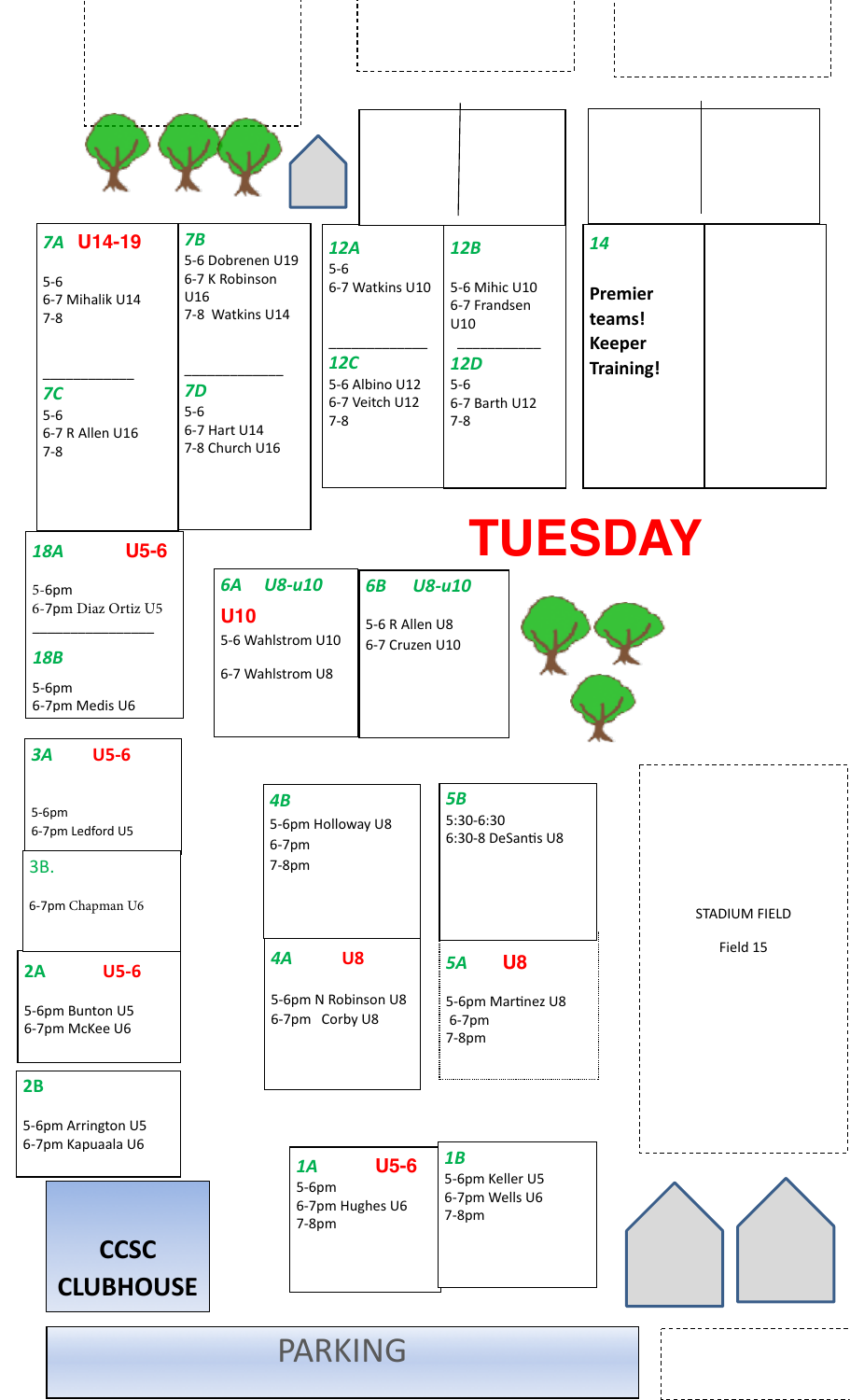

*7B* 5-6

## *7A* **U14-19** 5-6 6-7 7-8 \_\_\_\_\_\_\_\_\_\_\_\_ *7C*

5-6

7-8

6-7 Starks U14

\_\_\_\_\_\_\_\_\_\_\_\_\_ *7D* 5-6 6-7 N Robinson U14 7-8 Weibelt U16

6-7 Brown U14 7-8 D Allen U19

#### *12A* **U10**  5-6 Sechrist U10 6-7 Farmer U10 7-8 \_\_\_\_\_\_\_\_\_\_\_\_\_ *12C U12* 5-6 Lynn U12 6-7 Brunelle U12 *12B*  7-8 *12D*  5-6 Cajas U12 6-7 Davis U10 7-8

## 5-6 Sims U10 6-7 Gillispie U10 \_\_\_\_\_\_\_\_\_\_\_\_\_

|  | 14                                 |  |
|--|------------------------------------|--|
|  | Premier<br>teams!<br><b>Keeper</b> |  |
|  | <b>Training!</b>                   |  |
|  |                                    |  |

#### *6A* **U10** 5-6pm 6-7pm *6B* **U12** 5-6 5-6 6-7 Crowder U12 7-8 **Wednesday** *18A* **U5-6** 5-6pm 6-7pm \_\_\_\_\_\_\_\_\_\_\_\_\_\_\_\_ *18B* 5-6pm 6-7pm

## *3A* **U5-6**

5-6pm Poe U6 6-7pm Weibelt U6

#### 3B

5-6 Bice U5 6-7 Nettles U6

## **2A U5-6**  5-6pm D Allen U5

6-7pm Sapp U5

## **2B** 5-6pm N Robinson U5

6-7pm Sciardi U6

## **CCSC CLUBHOUSE**

*4B* 5-6pm 6-7pm D Allen U8 7-8pm

5-6pm 6-7pm Melzer U8

5-6pm

## *5B* 5-6pm Gleisner U8 6-7 pm Gardella U8

# 4A **U8 5A U8 Field 15**

*5A* **U8** 5-6pm Farmer U8 6-7pm 7-8pm

*1A* **U5-6**  6-7pm Fogarty U6 *1B* 5-6pm

## 6-7pm McDonald U6

STADIUM FIELD

## PARKING